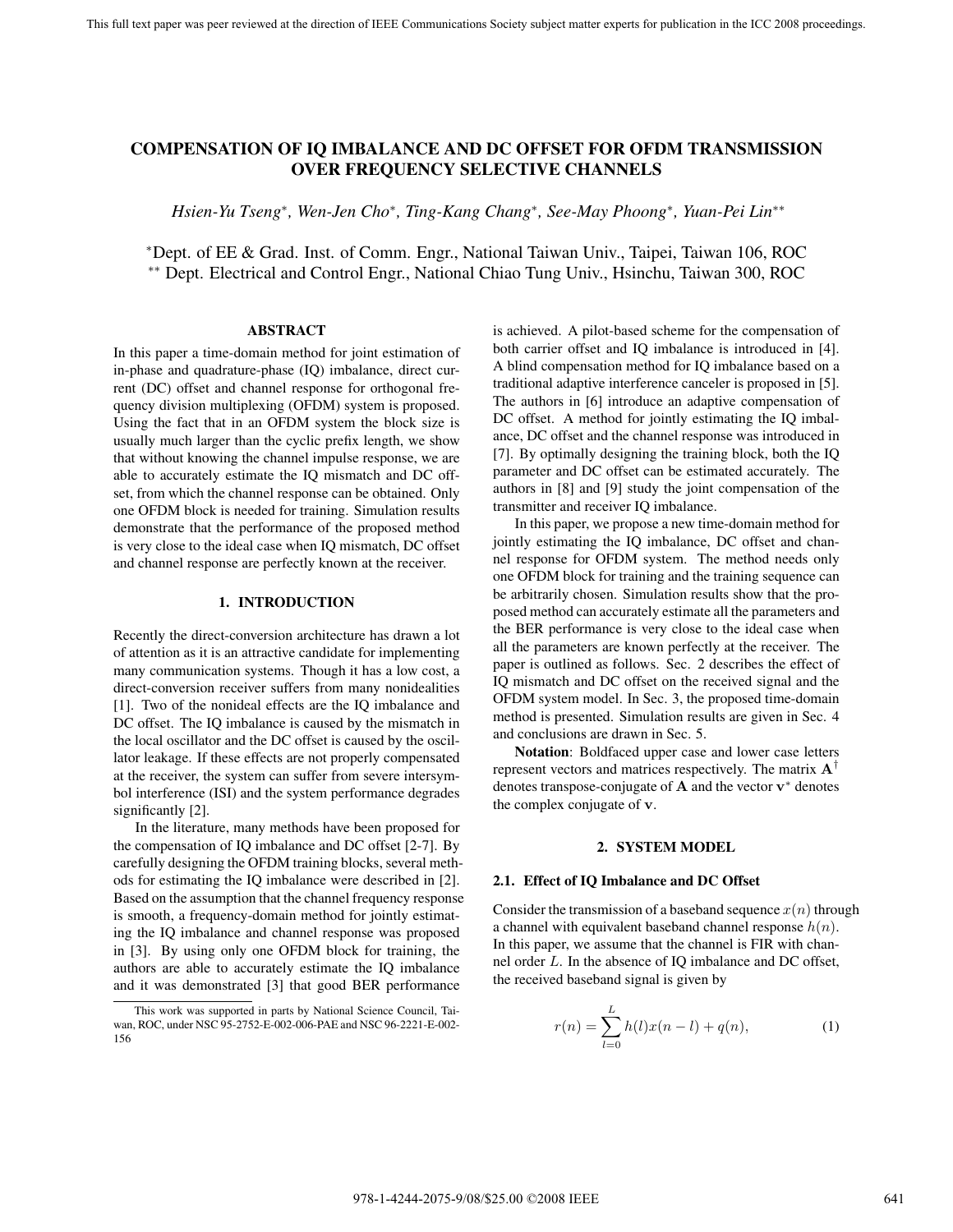

Figure 1: An OFDM system with receiver IQ imbalance and DC offset.

where  $q(n)$  is the channel noise. Suppose now that there is IQ imbalance due to the mismatched local oscillator and let the oscillator signal be

$$
Osc(t) = cos(2\pi f_c t) - j\epsilon sin(2\pi f_c t + \phi),
$$
 (2)

where  $\epsilon$  models the amplitude mismatch and  $\phi$  models the phase mismatch. Define

$$
K_1 = \frac{1 + \epsilon e^{-j\phi}}{2} \text{ and } K_2 = \frac{1 - \epsilon e^{j\phi}}{2}.
$$
 (3)

Then it is known [5] [7] that in the presence of IQ imbalance and DC offset, the received baseband signal becomes

$$
\widetilde{r}(n) = K_1 r(n) + K_2 r^*(n) + d,\tag{4}
$$

where d is the DC offset level and  $r(n)$  is the desired baseband signal given in (1). When there is no mismatch, i.e.  $\epsilon = 1$  and  $\phi = 0^{\circ}$ , then  $K_1 = 1$  and  $K_2 = 0$  and  $\tilde{r}(n)$ reduces to  $r(n)$ .

For convenience of discussions, we define the IQ parameter

$$
\alpha = \frac{K_2}{K_1^*}.\tag{5}
$$

It can be verified that if  $\alpha$  and d are known, we can recover a scaled version of  $r(n)$  from  $\tilde{r}(n)$  by using the following expression:

$$
K_1r(n) = \frac{(\widetilde{r}(n) - d) - \alpha (\widetilde{r}^*(n) - d^*)}{1 - |\alpha|^2}.
$$
 (6)

## **2.2. OFDM systems**

In this paper, we study the compensation of IQ imbalance and DC offset for OFDM systems. Fig. 1 shows the block diagram of an OFDM system. The input s is an  $M \times 1$  vector consisting of modulation symbols such as PAM, QAM, PSK, *etc.* After taking the M-point normalized IDFT of **s**, the output vector **x** is first converted to a sequence and then a cyclic prefix  $(CP)$  of length  $L$  is added. The cyclic prefixed sequence  $x(n)$  is then transmitted over the channel. In this paper, we assume that the CP length is equal to the channel order L. When there is no IQ mismatch and no DC offset, i.e.  $K_1 = 1, K_2 = 0$  and  $d = 0$ , the  $M \times 1$  received vector -**r** after CP removal (Fig. 1) reduces to **r** and it is given by

$$
\mathbf{r} = \mathbf{H}_{circ}\mathbf{x} + \mathbf{q},\tag{7}
$$

where  $\mathbf{H}_{circ}$  is an  $M \times M$  circulant matrix with the first column  $[h(0) h(1) \cdots h(L) 0 \cdots 0]^T$ . In this case, it is wellknown that zero-forcing equalization can be obtained by using simple one-tap frequency domain equalizers (FEQ).

However, in the presence of IQ imbalance and DC offset, the received vector  $\tilde{\mathbf{r}}$  is no longer equal to the vector **r** in (7). It is now given by

$$
\widetilde{\mathbf{r}} = K_1 \mathbf{r} + K_2 \mathbf{r}^* + d\mathbf{1}, \tag{8}
$$

where the  $M \times 1$  vector  $\mathbf{1} = \begin{bmatrix} 1 & 1 & \cdots & 1 \end{bmatrix}^T$  and **r** is as given in (7). If the IQ imbalance and DC offset are not properly compensated at the receiver, the orthogonality of subcarriers will be destroyed and this can result in severe inter-subcarrier interference [1][2]. Therefore it is important to estimate the IQ mismatch and DC offset and compensate their effect at the receiver. Our goal is to introduce a new method in Sec. 3 for jointly estimating the channel response, IQ imbalance and DC offset when only one known OFDM block **s** (or equivalently **x** in Fig. 1) is sent for channel estimation.

Suppose now that the IQ imbalance parameter  $\alpha$  and DC offset d are known at the receiver. We can compensate these effects and obtain a scaled version of the desired baseband vector

$$
\mathbf{r}_0 \stackrel{\triangle}{=} K_1 \mathbf{r} = \frac{(\widetilde{\mathbf{r}} - d\mathbf{1}) - \alpha(\widetilde{\mathbf{r}}^* - d^*\mathbf{1})}{1 - |\alpha|^2}.
$$
 (9)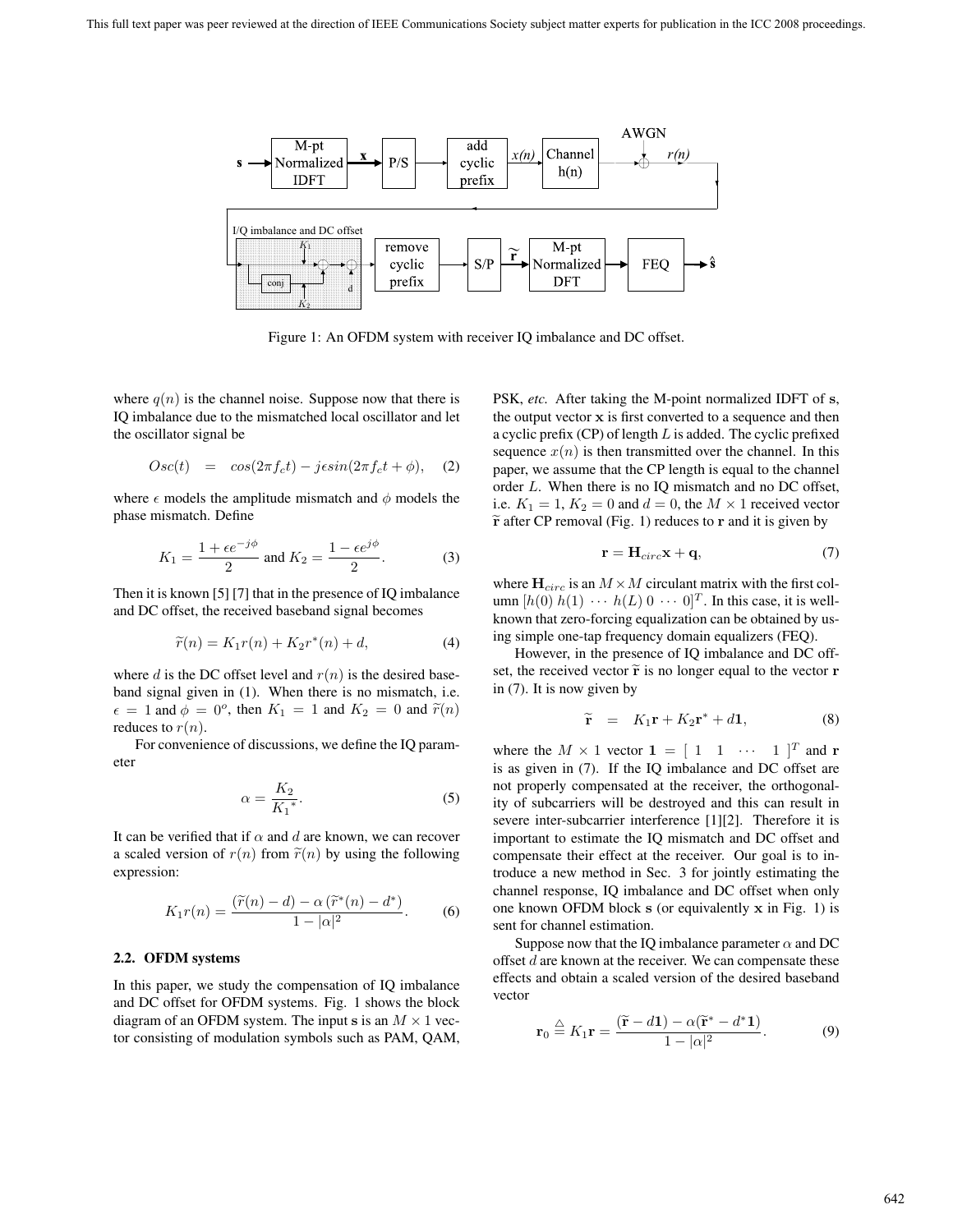One can apply DFT followed by FEQ for symbol recovery. As we will see later, the scale factor  $K_1$  will be compensated by the FEQ because the estimated channel response will also be scaled by the same factor.

# **3. JOINT ESTIMATION OF IQ IMBALANCE, DC OFFSET AND CHANNEL RESPONSE**

In practice, the block size  $M$  in OFDM systems is usually much larger than the CP length L so that the spectral efficiency is high. In this section we will assume that  $M > L + 1$ . Below we will show how to exploit this fact to jointly estimate the IQ imbalance, DC offset and channel response. First let us assume that there is no IQ imbalance and DC offset. From earlier discussions, we know that the  $M \times 1$  received vector after CP removal is given by **r** in (7), which can be rewritten as

$$
\mathbf{r} = \mathbf{X}\mathbf{h} + \mathbf{q}, \tag{10}
$$

where **X** is an  $M \times M$  circulant matrix whose first column is **x** and the  $M \times 1$  vector **h** is given by

$$
\mathbf{h} = [h(0) \quad h(1) \quad \cdots \quad h(L) \quad 0 \quad \cdots \quad 0]^{T}(11)
$$

Suppose that one OFDM block **x** is sent for channel estimation. Then from (10) we can get

$$
\widehat{\mathbf{h}} = \mathbf{X}^{-1} \mathbf{r}.\tag{12}
$$

The first  $(L + 1)$  entries of  $\hat{h}$  will be the estimated channel response. When there is no noise, i.e.,  $q = 0$ , the bottom  $(M - L - 1)$  entries of **h** will be zero. Therefore for a moderate SNR, these  $(M - L - 1)$  entries will be small.

Now suppose that there are IQ mismatch and DC offset. In this case, we know that the vector  $\mathbf{r}_0$  (which is equal to  $K_1$ **r**) is related to the received vector  $\tilde{\mathbf{r}}$  as (9). Substituting  $(9)$  into  $(12)$ , we will get

$$
\widehat{\mathbf{h}}_0 = \mathbf{X}^{-1} \mathbf{r}_0 = \mathbf{X}^{-1} \frac{(\widetilde{\mathbf{r}} - d\mathbf{1}) - \alpha (\widetilde{\mathbf{r}}^* - d^* \mathbf{1})}{1 - |\alpha|^2}.
$$
 (13)

Notice that  $\alpha$  and d in the above expression are the parameters we would like to estimate. If  $\alpha$  and d were known, the first  $(L + 1)$  entries of  $\hat{h}_0$  will give an estimate of the channel response and the last  $(M - L - 1)$  entries of  $\hat{h}_0$  will be small. Any error in the estimation of  $\alpha$  and d will make the last  $(M - L - 1)$  entries of  $\hat{h}_0$  larger. Thus one can estimate  $\alpha$  and d by minimizing the energy of the last  $(M - L - 1)$ entries of  $h_0$ . Below we will show that the estimates of  $\alpha$ and d can be given in closed forms.

To simplify the problem, we make two assumptions : (a) the IQ parameter  $\alpha$  satisfies  $|\alpha|^2 \ll 1$ , and (b) the second

order term  $\alpha d^*$  is negligible. With these assumptions, (13) can be expressed as

$$
\widehat{\mathbf{h}}_0 \approx \mathbf{X}^{-1}\widetilde{\mathbf{r}} - \alpha \mathbf{X}^{-1}\widetilde{\mathbf{r}}^* - d\mathbf{X}^{-1}\mathbf{1}.\tag{14}
$$

Define the matrix<sup>1</sup>

$$
\mathbf{F} = \begin{bmatrix} \mathbf{0}_{(M-L-1)\times(L+1)} & \mathbf{I}_{(M-L-1)\times(M-L-1)} \end{bmatrix} . (15)
$$

Then pre-multiplying  $\hat{h}_0$  by **F** will drop the first  $(L + 1)$ entries and retain only the last  $(M - L - 1)$  entries of  $\hat{h}_0$ . By doing so, we will have

$$
\widehat{\mathbf{F}}\widehat{\mathbf{h}}_0 = \mathbf{b} - \mathbf{A} \left[ \begin{array}{c} \alpha \\ d \end{array} \right],\tag{16}
$$

where

$$
\mathbf{b} = \mathbf{F} \mathbf{X}^{-1} \widetilde{\mathbf{r}}, \quad \text{and} \quad \mathbf{A} = \left[ \begin{array}{cc} \mathbf{F} \mathbf{X}^{-1} \widetilde{\mathbf{r}}^* & \mathbf{F} \mathbf{X}^{-1} \mathbf{1} \end{array} \right]. (17)
$$

The problem of finding  $\alpha$  and d to minimize  $\|\mathbf{F}\hat{\mathbf{h}}_0\|^2$  can be solved by using the least-squares method. The solution is given in closed form:

$$
\begin{bmatrix}\n\hat{\alpha} \\
\hat{d}\n\end{bmatrix} = (\mathbf{A}^\dagger \mathbf{A})^{-1} \mathbf{A}^\dagger \mathbf{b}
$$
\n(18)

To get an estimate of the channel response, one can substitute  $\hat{\alpha}$  and  $\hat{d}$  from the above equation into (13) and the first  $(L + 1)$  entries of  $\mathbf{h}_0$  will give a scaled version of the estimated channel response. Note that after compensation of IQ mismatch and DC offset, the received vector is given by  $\mathbf{r}_0 = K_1 \tilde{\mathbf{r}}$  in (9). The scaled factor  $K_1$  in  $K_1 \tilde{\mathbf{r}}$  will be canceled by the FEQ as the estimated channel is also scaled by the same factor. As the proposed method estimates the parameters before the DFT operation, it is called a time-domain method. Some comments on the time-domain method are in order.

- 1. Only one OFDM input block **s** is needed for training.
- 2. There is no constraint on the training vector **s**. It can contain any symbols, such as QPSK, PSK or QAM.
- 3. *Complexity:* The main computation of the algorithm is the calculation<sup>2</sup> of the vector  $\mathbf{FX}^{-1}\tilde{\mathbf{r}}$  (the vector  $\mathbf{F} \mathbf{X}^{-1} \widetilde{\mathbf{r}}^*$  can be obtained in the process of computing  $\mathbf{F} \mathbf{X}^{-1} \tilde{\mathbf{r}}$ . As **X** is fixed and known at the receiver, **FX**−<sup>1</sup> and **FX**−<sup>1</sup>**1** can be pre-computed. Moreover as **A** has only two columns,  $(A^{\dagger}A)^{-1}$  is 2 × 2 and  $(A^{\dagger}A)^{-1}A^{\dagger}b$  can be obtained easily.

<sup>&</sup>lt;sup>1</sup>As  $M > L + 1$ , **F** is not a zero matrix.

<sup>&</sup>lt;sup>2</sup>Let  $\tilde{\mathbf{r}}_1$  and  $\tilde{\mathbf{r}}_2$  be respectively the real and imaginary parts of  $\tilde{\mathbf{r}}$ . Then the complexity of calculating  $\mathbf{F} \mathbf{X}^{-1} \tilde{\mathbf{r}}_1$  and  $\mathbf{F} \mathbf{X}^{-1} \tilde{\mathbf{r}}_2$  is equivalent to that of multiplying a complex vector by a complex matrix. One can easily obtain both  $\mathbf{FX}^{-1}\tilde{\mathbf{r}}$  and  $\mathbf{FX}^{-1}\tilde{\mathbf{r}}^*$  from the vectors  $\mathbf{FX}^{-1}\tilde{\mathbf{r}}_1$  and  $\mathbf{FX}^{-1}\tilde{\mathbf{r}}_2$ by using two additions.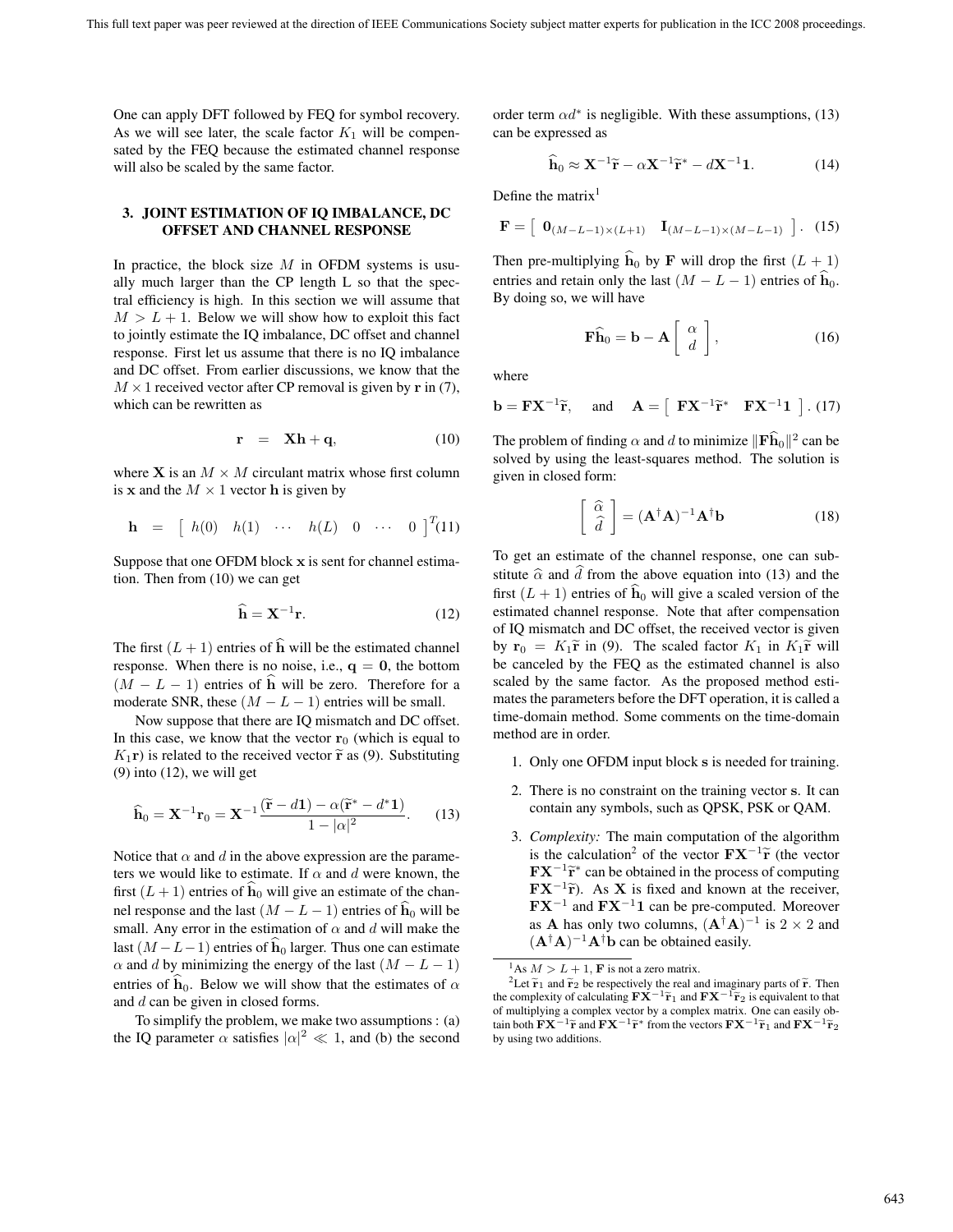4. *The two approximations:* In the formulation of (14), we make two assumptions: (a)  $|\alpha|^2 \ll 1$ , and (b)  $\alpha d^* \approx 0$ . The first assumption has little effect on the estimation accuracy because it simply scales the cost function by a factor. On the other hand, for a moderately large mismatch, omitting the term  $\alpha d^*$  will affect the accuracy, especially when a very small estimation error is needed. Below a simple two-step approach is proposed to improve accuracy.

**A two-step estimation method.** When the second order term of  $\alpha d^*$  is included, the estimated vector **h**<sub>0</sub> can no longer be expressed as a linear function of  $\alpha$  and d. To avoid a nonlinear problem, we propose a two-step procedure. In the first step, we obtain an initial estimate of IQ mismatch and DC offset using (18). Denote these estimates as  $\hat{\alpha}_0$  and  $\hat{d}_0$ . Then in the second step, one can include the second-order term as follows

$$
\widehat{\mathbf{h}}_0 = \mathbf{b}' - \mathbf{A} \left[ \begin{array}{c} \alpha \\ d \end{array} \right],\tag{19}
$$

where the vector  $\mathbf{b}' = \mathbf{F} \mathbf{X}^{-1} \tilde{\mathbf{r}} + \hat{\alpha}_0 \hat{d}_0^* \mathbf{F} \mathbf{X}^{-1} \mathbf{1}$ . An improved estimate of IQ parameter and DC offset is given by

$$
\left[\begin{array}{c}\n\widehat{\alpha} \\
\widehat{d}\n\end{array}\right] = (\mathbf{A}^{\dagger}\mathbf{A})^{-1}\mathbf{A}^{\dagger}\mathbf{b}',\n\tag{20}
$$

Numerical simulation shows that the above expression gives a very accurate estimate of  $\alpha$  and d. One can substitute  $\hat{\alpha}$ and  $\hat{d}$  into (13) to obtain the estimated channel response.

#### **4. SIMULATION**

We use Monte-Carlo experiments to verify the performance of the proposed method. The block size is  $M = 64$  and the CP length is  $L = 3$ . The modulation symbols are OPSK for both training and data transmission. The channel order is  $L = 3$  and the channel taps are i.i.d. complex Gaussian random variables with variance equal to 1/4 each. A total of 1000 random channels are generated. The channel noise is AWGN with power  $N_0$ . The SNR is defined as  $E_s/N_0$ where  $E_s$  is the power of the QPSK symbols. The meansquared errors (MSEs) for the estimation of the IQ parameter, the DC offset, and the channel response are respectively defined as:

$$
MSE(\alpha) = E\{|\hat{\alpha} - \alpha|^2\}.
$$
  
\n
$$
MSE(d) = E\{|\hat{d} - d|^2\}.
$$
  
\n
$$
MSE(h) = \frac{1}{L+1} \sum_{l=0}^{L} E\{|\hat{h}(l) - h(l)|^2\}.
$$



Figure 2: MSE performance (DC offset  $d = 0$ ).

We compare the performance of our method with the IQ-FD method  $[3]^3$ . As DC offset is not considered in [3], we set  $d = 0$  in the first experiment. The amplitude mismatch factor is  $\epsilon = 1.1$ , and the phase mismatch factor is  $\phi = 10^{\circ}$ . Because there is no DC offset, we do not need a two-step algorithm. Figures 2 and 3 show the MSE and BER results respectively. For the comparison, we also plot the BER of the case of no compensation where the IQ mismatch is not compensated and the ideal case where the IQ parameter and channel response are known perfectly at the receiver. From the figures, it is seen that both methods work well when SNR is moderate. When SNR is large, the IQ-FD method suffers from error flooring. There is no error flooring with the proposed method.

Suppose now that in addition to the IQ imbalance, there is also DC offset  $d = 0.1+0.1j$ . Fig. 4 shows the MSEs versus SNR. The estimation methods using (18) and (20) are referred to as the 'one-step' method and 'two-step' method respectively. From Fig. 4, we see that for the estimation of IQ parameter, the one-step and two-step methods have the same accuracy (the dotted and solid triangle curves overlap). For DC offset estimation, the figure shows that the MSE of the one-step method saturates at  $2 \times 10^{-4}$ . When SNR is larger than 20 dB, the two-step method gives a much better estimate. For channel estimation, the two-step method also enjoys a slightly better accuracy at high SNR (the dotted cross curve overlaps with the two triangle curves). Fig. 5 shows the BER. It is seen that the BER performance of the two-step method is very close to the ideal case where the IQ parameter, DC offset and channel response are known perfectly at the receiver. When SNR is smaller than 30 dB, the one-step method is as good as the ideal case and it deviates from the ideal case only when  $SNR > 30dB$ . This is due to the DC offset estimation error.

 $3$ The method proposed in [7] needs a training sequence that satisfying some orthogonality conditions. For  $M = 64$ , it is not easy to find such a sequence.